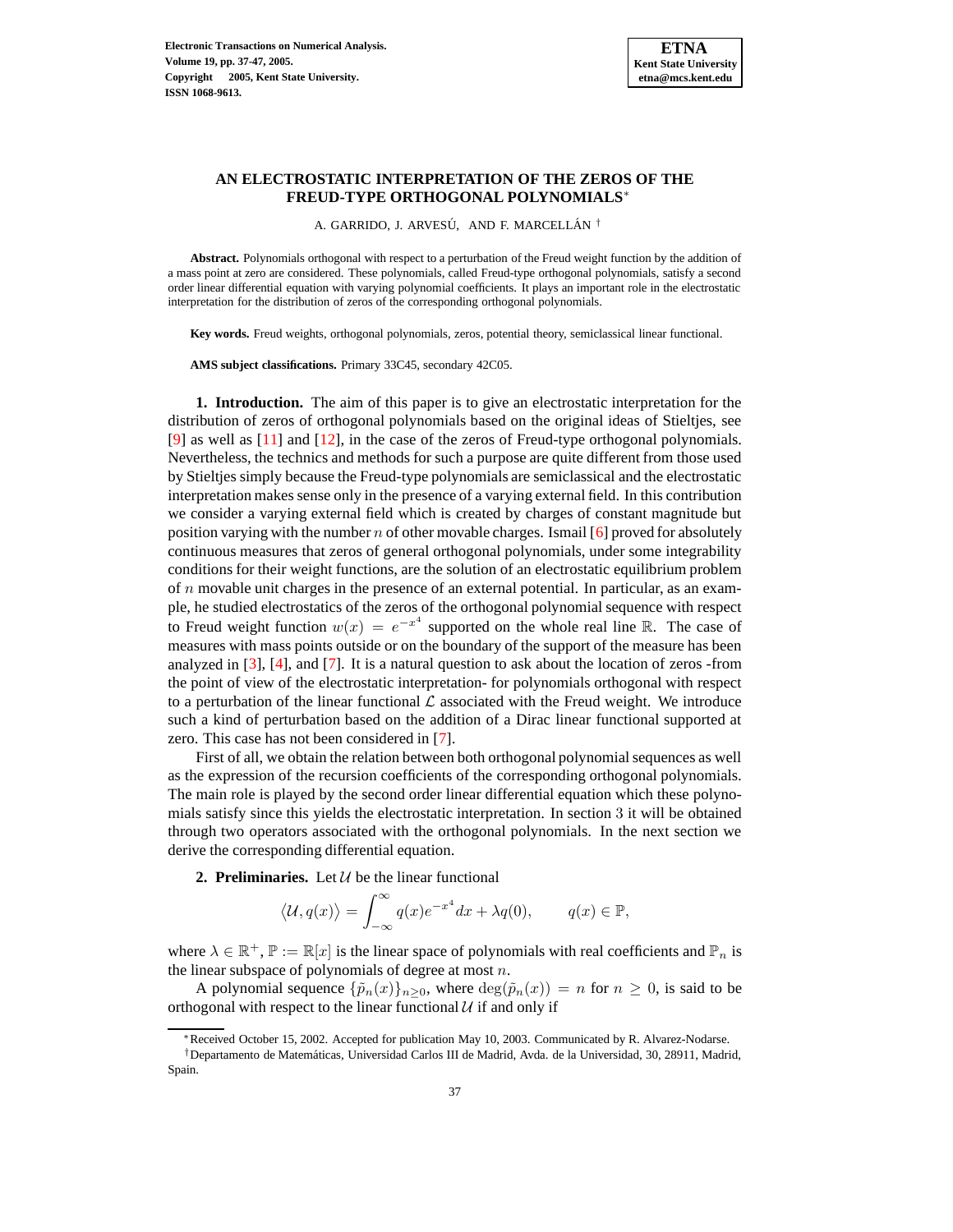$$
\langle \mathcal{U}, \tilde{p}_n(x)\tilde{p}_m(x) \rangle = \tilde{k}_n \delta_{n,m},
$$

where  $\tilde{k}_n > 0$ , for  $n, m \ge 0$  and, as usual,

$$
\delta_{n,m} = \begin{cases} 0 & \text{for} \quad n \neq m, \\ 1 & \text{for} \quad n = m. \end{cases}
$$

Such a family of polynomials is said to be a Freud-type sequence.

Let  $\mathcal L$  be the Freud linear functional defined by

$$
\langle \mathcal{L}, q(x) \rangle = \int_{-\infty}^{\infty} q(x) e^{-x^4} dx, \qquad q(x) \in \mathbb{P}.
$$

Consider  $\{p_n(x)\}_{n\geq 0}$  the monic orthogonal polynomial sequence with respect to  $\mathcal{L}$ . Then

$$
\langle \mathcal{L}, p_n(x)p_m(x) \rangle = k_n \delta_{n,m},
$$

where  $k_n > 0$  for  $n \geq 0$ . The Freud linear functional is symmetric (see [\[2\]](#page-10-7)). Thus  ${p_n(x)}_{n\geq0}$  satisfies the three-term recurrence relation (TTRR)

$$
xp_n(x) = p_{n+1}(x) + a_n p_{n-1}(x), \qquad n \ge 0,
$$
  
where by convention  $p_{-1}(x) = 0$  and  $a_n \in \mathbb{R}_+$  is  

$$
a_n = \frac{\langle \mathcal{L}, p_n^2(x) \rangle}{\langle \mathcal{L}, p_{n-1}^2(x) \rangle}, \qquad n \ge 1.
$$
  
Moreover,  $a_n$  satisfies the nonlinear recurrence relation, (see [8])

$$
n = 4a_n(a_{n+1} + a_n + a_{n-1}), \qquad n \ge 1,
$$

with initial conditions  $a_0 = 0$ ,  $a_1 = \frac{\Gamma(3/4)}{\Gamma(1/4)}$ , and

$$
a_n = \left(\frac{1}{2\sqrt{3}}\right)\sqrt{n}\left(1 + \mathcal{O}\left(\frac{1}{n^2}\right)\right).
$$

Both linear functionals are closely connected. Indeed

$$
\langle \mathcal{U}, q(x) \rangle = \langle \mathcal{L}, q(x) \rangle + \lambda q(0), \qquad q(x) \in \mathbb{P}.
$$

Let  $\{\widehat{p}_n(x)\}_{n>0}$  be the monic polynomial sequence orthogonal with respect to U. Now we derive the three-term recurrence relation that the polynomial sequence  $\{\widehat{p}_n(x)\}_{n=0}^\infty$  satis-<br>for Since *U* is supporting the non-manage formula satisfied by  $(\widehat{\kappa}(n))$  is fies. Since U is symmetric, the recurrence formula satisfied by  $\{\widehat{p}_n(x)\}_{n\geq 0}$  is

$$
x\widehat{p}_n(x) = \widehat{p}_{n+1}(x) + \widehat{a}_n \widehat{p}_{n-1}(x), \quad n \ge 0.
$$

We denote

$$
K_n(x,y) = \sum_{j=0}^n \frac{p_j(x)p_j(y)}{\langle \mathcal{L}, p_j^2(x) \rangle},
$$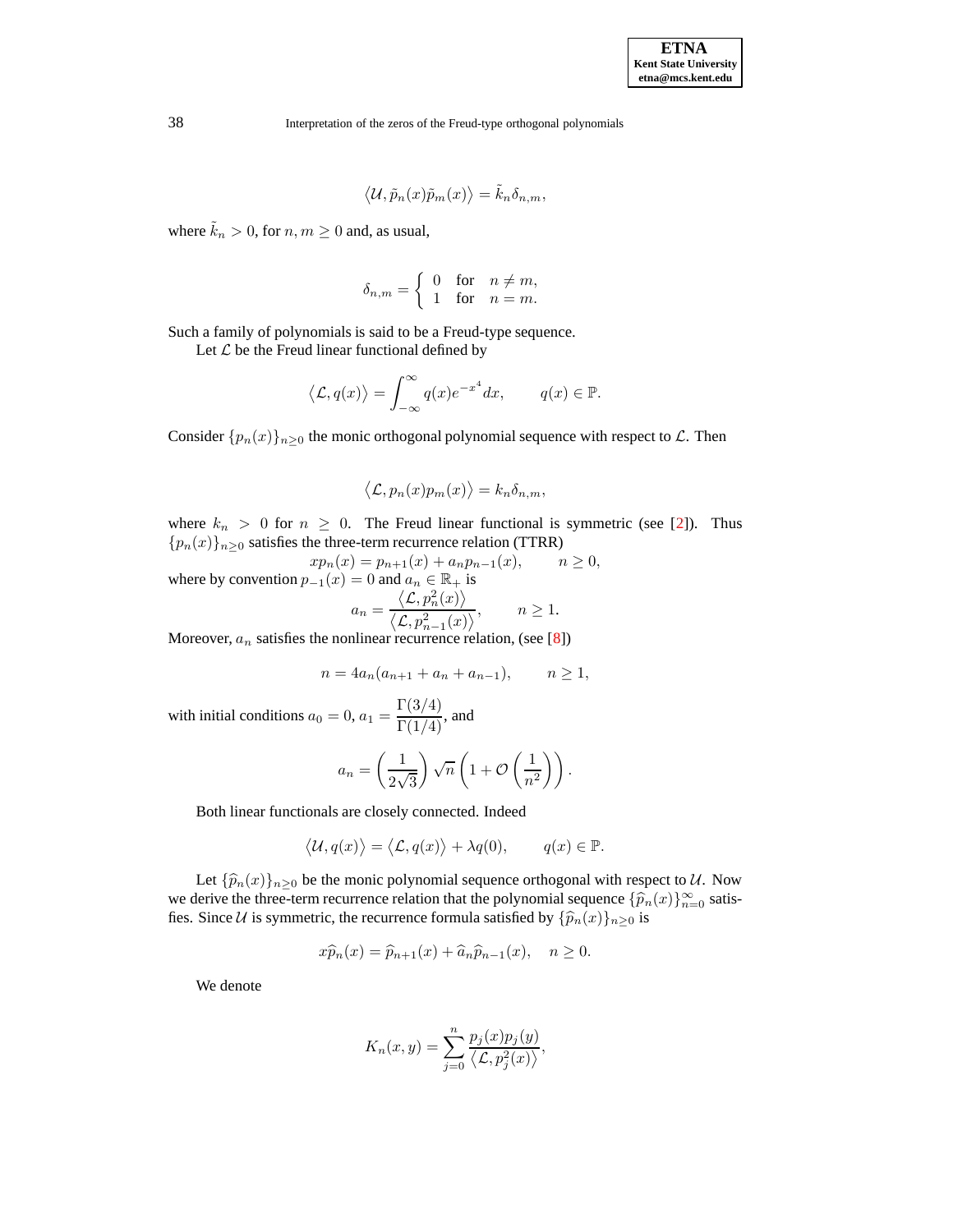**ETNA Kent State University etna@mcs.kent.edu**

# A. Garrido, J. Arvesú, and F. Marcellán<sup>39</sup>

then by the confluent formula (see [\[2\]](#page-10-7))

$$
K_{2n}(0,0) = \frac{p'_{2n+1}(0)p_{2n}(0)}{\langle \mathcal{L}, p_{2n}^2(x) \rangle},
$$

and using the asymptotic expressions for  $p_{2n}(0)$  and  $p'_{2n+1}(0)$  (see [\[8\]](#page-10-8))

$$
K_{2n}(0,0) = \frac{2\sqrt[4]{8}}{3}n^{3/4}(A+o(1))^{2},
$$

where  $A = \sqrt[8]{12}/\sqrt{\pi}$  $A = \sqrt[8]{12}/\sqrt{\pi}$  $A = \sqrt[8]{12}/\sqrt{\pi}$  is a constant independent of n, determined by Nevai in [8]. Thus

$$
K_{2n}(0,0) = \mathcal{O}(n^{3/4}).
$$

PROPOSITION 2.1. *For*  $n \geq 0$ ,

(i) 
$$
\hat{p}_{2n+1}(x) = p_{2n+1}(x),
$$
  
\n(ii)  $\hat{p}_{2n}(x) = p_{2n}(x) - \lambda \frac{p_{2n}(0)K_{2n-2}(x,0)}{1 + \lambda K_{2n-2}(0,0)}.$ 

*Proof*. If we consider the Fourier expansion

$$
\widehat{p}_n(x) = p_n(x) + \sum_{k=0}^{n-1} a_{n,k} p_k(x), \qquad n \ge 0,
$$

then

$$
a_{n,k} = \frac{\langle \mathcal{L}, \widehat{p}_n(x)p_k(x) \rangle}{\langle \mathcal{L}, p_k^2(x) \rangle} = -\frac{\lambda \widehat{p}_n(0)p_k(0)}{\langle \mathcal{L}, p_k^2(x) \rangle}, \qquad 1 \le k \le n-1.
$$

Thus

$$
\widehat{p}_n(x) = p_n(x) - \lambda \widehat{p}_n(0) K_{n-1}(x, 0), \qquad n \ge 1.
$$
  
The evaluation at zero of the last expression yields

$$
\widehat{p}_n(0) = \frac{p_n(0)}{1 + \lambda K_{n-1}(0,0)}.
$$

Therefore this completes the proof.  $\square$ 

The coefficients  $\hat{a}_n$  satisfy the following recursive expressions (see [\[1\]](#page-10-9)) PROPOSITION 2.2. *The relation between the recursion coefficients is*

$$
\widehat{a}_{2n+1}\widehat{a}_{2n} = a_{2n+1}a_{2n}, \quad n \ge 0,
$$

$$
\hat{a}_{2n} + \hat{a}_{2n-1} = a_{2n} + a_{2n-1}, \quad n \ge 1.
$$

From the expression (see [\[1\]](#page-10-9))

$$
\frac{\widehat{a}_{2n}}{a_{2n}} = \frac{1 + \lambda K_{2n}(0,0)}{1 + \lambda K_{2n-2}(0,0)},
$$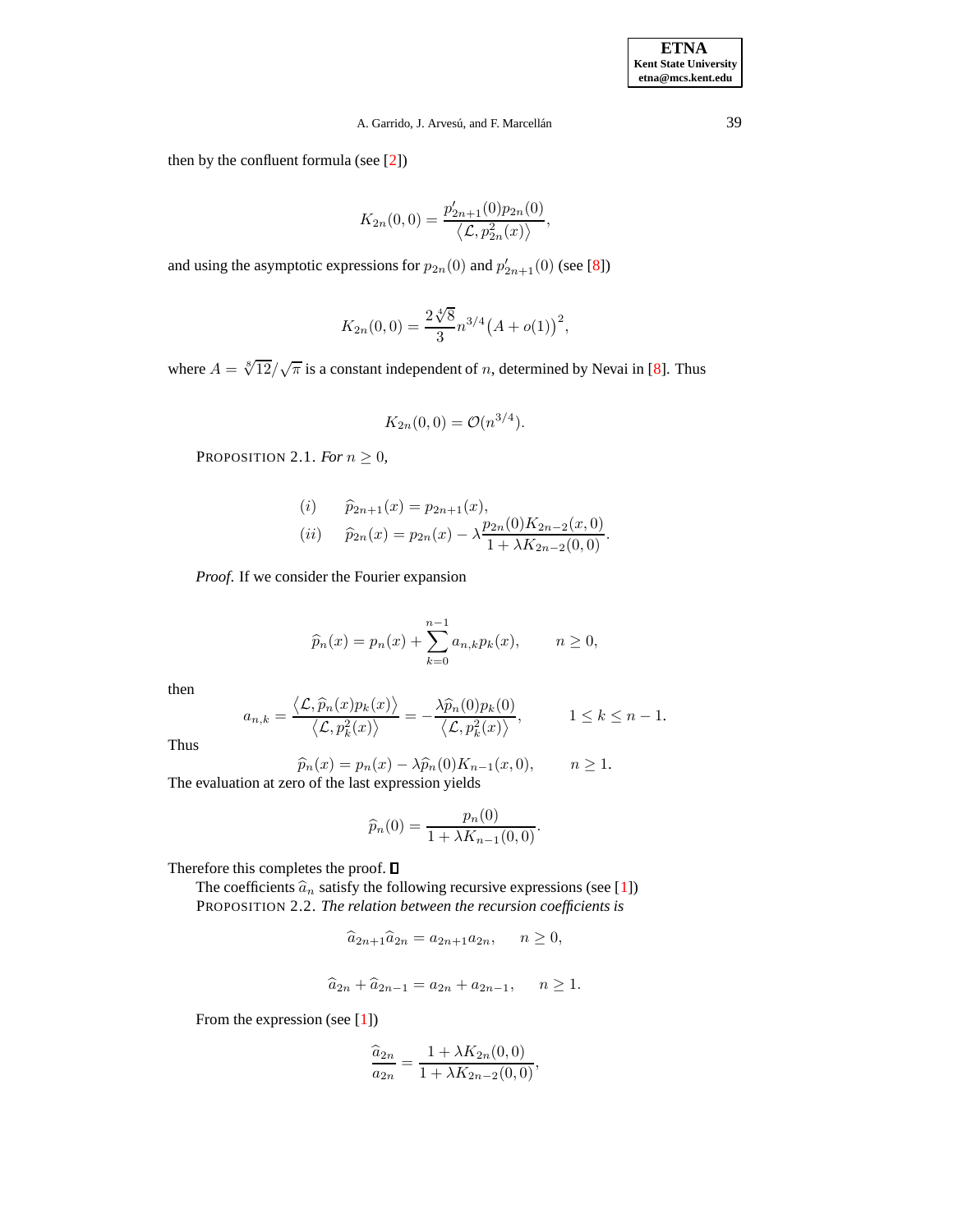we get easily

$$
\frac{\widehat{a}_{2n}}{a_{2n}} = 1 + \mathcal{O}\left(n^{-1}\right),\,
$$

<span id="page-3-0"></span>or equivalently

$$
\frac{\widehat{a}_{2n}}{a_{2n}} \sim 1 + \frac{3}{4n}.
$$

The notation  $x_n \sim y_n$  means that  $x_n$  behaves as  $y_n$  when  $n \to \infty$ , more precisely,  $\lim_{n\to\infty}x_n/y_n = 1$ . This notation provides information about the multiplying factor involved in the leading term of the asymptotic behavior.

<span id="page-3-1"></span>For the odd coefficients we deduce a similar asymptotic property from the previous theorem

(2.2) 
$$
\frac{\widehat{a}_{2n-1}}{a_{2n-1}} \sim 1 - \frac{3}{4n}.
$$

**3. Differential recurrence relation.** We are interested in finding a second order linear differential equation satisfied by the orthogonal polynomials  $\hat{p}_n$ . To obtain it we will use the fact that the linear functional  $U$  is semiclassical, that is, it satisfies the following distributional Pearson equation

$$
D(x^2\mathcal{U}) = (2x - 4x^5)\mathcal{U},
$$

where *D* denotes the distributional derivative.

<span id="page-3-2"></span>**3.1. Lowering operator.** First, we will obtain a differential difference equation for the monic orthogonal polynomial sequence  $\widehat{p}_n(x)$ .

THEOREM 3.1.  $\hat{p}_n(x)$  *satisfies the following differential recurrence relation* 

(3.1) 
$$
x^{2}\hat{p}'_{n}(x) = A(x,n)\hat{p}_{n-1}(x) - B(x,n)\hat{p}_{n}(x), \quad n \ge 1,
$$

h

*where*

$$
A(x,n) = \hat{a}_n \left[ 4x^4 + 4(\hat{a}_{n+1} + \hat{a}_n)x^2 + C_{n+1} + C_n \right],
$$
  
\n
$$
B(x,n) = 4\hat{a}_n x^3 + C_n x,
$$

i

*with*

$$
C_n = -n + 4\widehat{a}_n(\widehat{a}_{n+1} + \widehat{a}_n + \widehat{a}_{n-1}), \quad n \ge 1.
$$

*Proof*. Consider the Fourier expansion

$$
x^{2}\widehat{p}_{n}'(x) = n\widehat{p}_{n+1}(x) + \sum_{j=0}^{n} \lambda_{n,j}\widehat{p}_{j}(x),
$$

where

$$
\lambda_{n,j} = \frac{\langle \mathcal{U}, x^2 \widehat{p}_n'(x) \widehat{p}_j(x) \rangle}{\langle \mathcal{U}, \widehat{p}_j^2(x) \rangle}.
$$

We compute the numerator of the above expression:

$$
\langle \mathcal{U}, x^2 \widehat{p}'_n(x) \widehat{p}_j(x) \rangle = - \langle \mathcal{U}, 2x \widehat{p}_n(x) \widehat{p}_j(x) \rangle + 4 \langle \mathcal{U}, x^5 \widehat{p}_n(x) \widehat{p}_j(x) \rangle - \langle \mathcal{U}, x^2 \widehat{p}_n(x) \widehat{p}'_j(x) \rangle.
$$

For  $j < n - 5$ , we get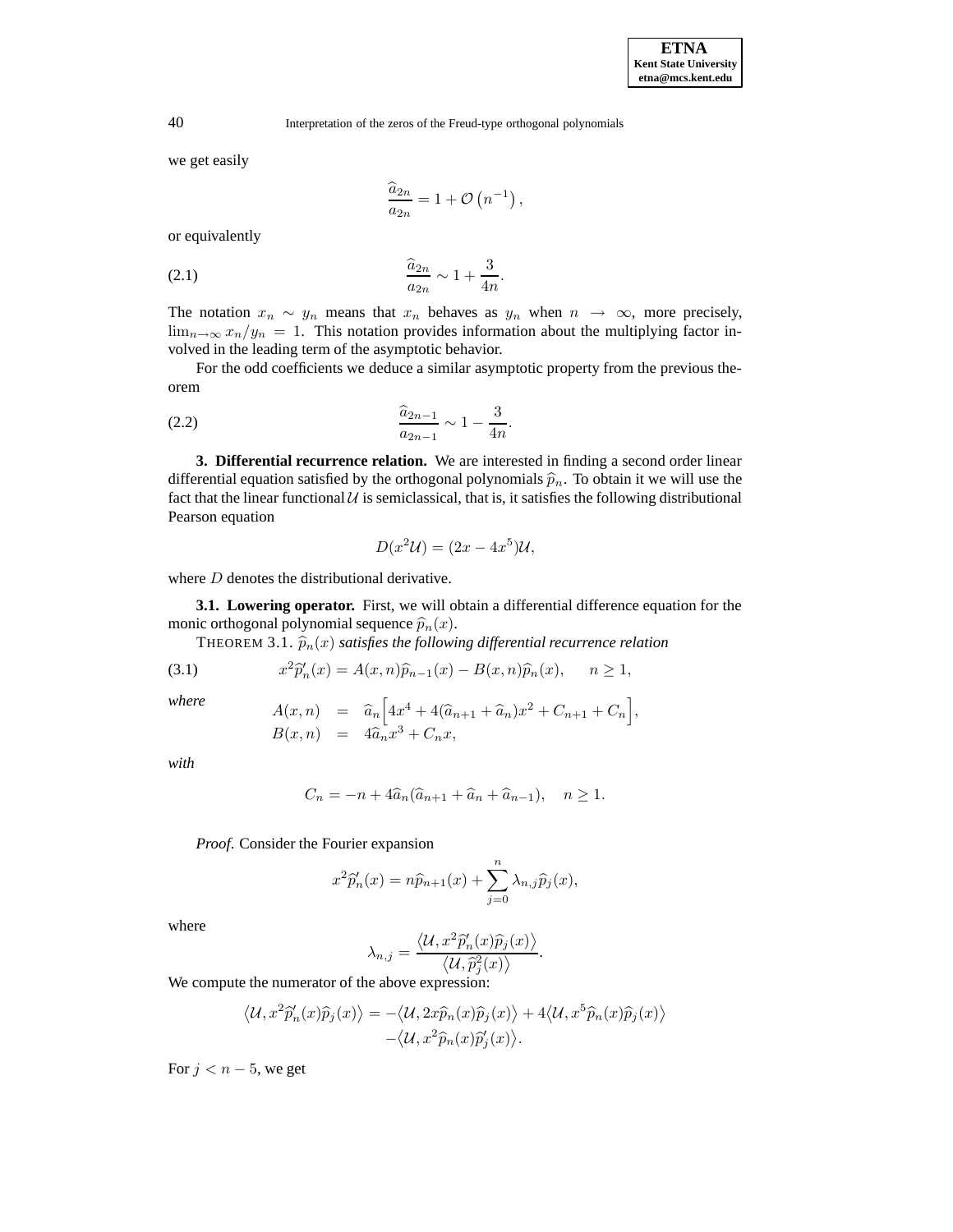**ETNA Kent State University etna@mcs.kent.edu**

A. Garrido, J. Arvesú, and F. Marcellán<sup> 41</sup>

$$
\langle \mathcal{U}, x^2 \widehat{p}_n'(x) \widehat{p}_j(x) \rangle = 0.
$$

Thus if  $j \leq n - 6$  then

 $\lambda_{n,j}=0.$ Now we compute the coefficients  $\lambda_{n,j}$  for  $j \geq n-5$ . Taking into account U is a symmetric linear functional

$$
\lambda_{n,j} = 0,
$$
 for  $j = n, n - 2, n - 4.$ 

Furthermore

$$
\lambda_{n,n-5} = 4\hat{a}_{n}\hat{a}_{n-1}\hat{a}_{n-2}\hat{a}_{n-3}\hat{a}_{n-4},
$$
  
\n
$$
\lambda_{n,n-3} = 4(\hat{a}_{n}\hat{a}_{n-1}\hat{a}_{n-2})[\hat{a}_{n+1} + \hat{a}_{n} + \hat{a}_{n-1} + \hat{a}_{n-2} + \hat{a}_{n-3}],
$$
  
\n
$$
\lambda_{n,n-1} = \hat{a}_{n} \Big[ -(n+1) + 4[\hat{a}_{n+1}(\hat{a}_{n+2} + \hat{a}_{n+1} + \hat{a}_{n} + \hat{a}_{n-1}) + \hat{a}_{n}(\hat{a}_{n+1} + \hat{a}_{n} + \hat{a}_{n-1}) + \hat{a}_{n-1}(\hat{a}_{n} + \hat{a}_{n-1} + \hat{a}_{n-2})] \Big].
$$

We compute the polynomials involved in the differential recurrence relation by using the TTRR in terms of  $\hat{p}_{n-1}(x)$  and  $\hat{p}_n(x)$ . So the equation can be reduced to

$$
x^{2}\widehat{p}'_{n}(x) = \widehat{a}_{n} \Big[ 4x^{4} + 4(\widehat{a}_{n+1} + \widehat{a}_{n})x^{2} - (2n+1) + 4\Big[\widehat{a}_{n+1}(\widehat{a}_{n+2} + \widehat{a}_{n+1} + \widehat{a}_{n}) + \widehat{a}_{n}(\widehat{a}_{n+1} + \widehat{a}_{n} + \widehat{a}_{n-1}) \Big] \Big] \widehat{p}_{n-1}(x) - \Big[ 4\widehat{a}_{n}x^{3} - \Big[n - 4\widehat{a}_{n}(\widehat{a}_{n+1} + \widehat{a}_{n} + \widehat{a}_{n-1})\Big] x \Big] \widehat{p}_{n}(x).
$$

If  $A(x, n)$  denotes the coefficient of  $\hat{p}_{n-1}(x)$  and  $B(x, n)$  denotes the coefficient of  $\hat{p}_n(x)$ , i.e.

$$
x^{2}\widehat{p}_{n}'(x) = A(x,n)\widehat{p}_{n-1}(x) - B(x,n)\widehat{p}_{n}(x),
$$

and 
$$
C_n = -n + 4\widehat{a}_n(\widehat{a}_{n+1} + \widehat{a}_n + \widehat{a}_{n-1}), \qquad n \ge 1,
$$

then the differential recurrence relation becomes

$$
x^{2}\hat{p}'_{n}(x) = \hat{a}_{n} \Big[ 4x^{4} + 4(\hat{a}_{n+1} + \hat{a}_{n})x^{2} + C_{n+1} + C_{n} \Big] \hat{p}_{n-1}(x)
$$

$$
- \Big[ 4\hat{a}_{n}x^{3} + C_{n}x \Big] \hat{p}_{n}(x), \qquad n \ge 1.
$$

Thus our statement follows.  $\square$ 

Let us denote  $L_1(x, n)$  the lowering operator

(3.2) 
$$
L_1(x,n) = \left[ x^2 \frac{d}{dx} + B(x,n) \right].
$$

The statement of the previous theorem leads

<span id="page-4-0"></span>
$$
L_1(x,n)\widehat{p}_n(x) = A(x,n)\widehat{p}_{n-1}(x).
$$

<span id="page-4-1"></span>Hence, the following properties for the coefficients  $A(x, n)$ ,  $B(x, n)$ , and  $C_n$  can be immediately proved:

LEMMA 3.2. *For*  $n \geq 1$ ,  $A(x, n)$  *and*  $B(x, n)$  *satisfy* 

(i) 
$$
\frac{1}{x} \Big[ B(x, n) + B(x, n+1) \Big] = \frac{A(x, n)}{\hat{a}_n} - 4x^4,
$$
  
(ii) 
$$
x \Big[ B(x, n+1) - B(x, n) \Big] = A(x, n+1) - \frac{\hat{a}_n}{\hat{a}_{n-1}} A(x, n-1) + x^2.
$$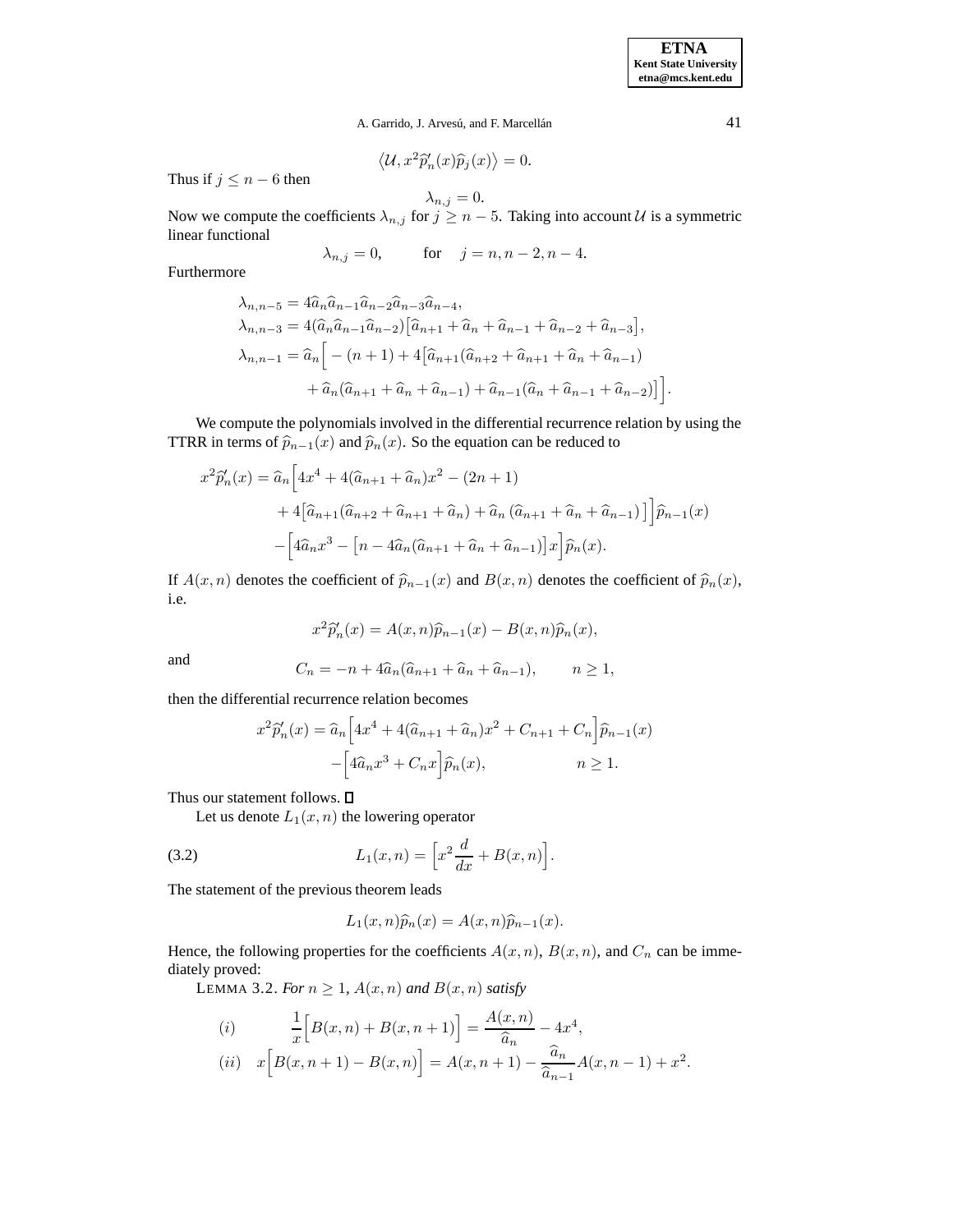THEOREM 3.3. For  $n \geq 1$ ,

(i) 
$$
C_{2n} + C_{2n-1} = 0
$$
,  
(ii)  $\hat{a}_{2n} (C_{2n+1} + C_{2n}) = \hat{a}_{2n-1} (C_{2n-1} + C_{2n-2}).$ 

From the previous theorem we get

$$
(C_{2n+1} - C_{2n-1}) = \frac{\hat{a}_{2n-1}}{\hat{a}_{2n}} (C_{2n-1} - C_{2n-3})
$$
  
=  $\frac{\hat{a}_{2n-1}}{\hat{a}_{2n}} \frac{\hat{a}_{2n-3}}{\hat{a}_{2n-2}} (C_{2n-3} - C_{2n-5})$   
:  
=  $\frac{\hat{a}_{2n-1}}{\hat{a}_{2n}} \frac{\hat{a}_{2n-3}}{\hat{a}_{2n-2}} \cdots \frac{\hat{a}_{3}}{\hat{a}_{4}} (C_{3} - C_{1}), \quad n \ge 1.$ 

It is easy to check that  $C_3 - C_1 < 0$ . Thus we deduce that

$$
C_{2n+1} - C_{2n-1} < 0, \quad n \ge 1.
$$

<span id="page-5-0"></span>THEOREM 3.4. For 
$$
n \ge 1
$$
  
\n(i)  $C_{2n} = 1 + \frac{3}{8n} + \mathcal{O}\left(\frac{1}{n^{5/2}}\right)$ ,  
\n(ii)  $C_{2n-1} = -1 - \frac{3}{8n} + \mathcal{O}\left(\frac{1}{n^{5/2}}\right)$ .

*Proof.* Taking into account the definition of the coefficients  $C_n$  and the properties [\(2.1\)](#page-3-0) and  $(2.2)$ .  $\Box$ 

The coefficient  $A(x, n)$  plays a very important role in the study of the electrostatic interpretation. So we study the behavior of its roots since they will provide us the location of some fixed charges in the last section.

<span id="page-5-1"></span>COROLLARY 3.5. *For*  $n \geq 1$ ,  $A(x, n)$  *has two real roots and two simple conjugate complex roots.*

$$
r_{1,2}(n) = \pm \sqrt{\frac{c(n)}{2\left(a(n) + \sqrt{a(n)^2 + c(n)}\right)}},
$$

$$
r_{3,4}(n) = \pm i\sqrt{\frac{a(n) + \sqrt{a(n)^2 + c(n)}}{2}},
$$

*where*  $c(n) = - (C_{n+1} + C_n)$  *and*  $a(n) = \hat{a}_{n+1} + \hat{a}_n$ *. Moreover, the real roots tend to the origin* and the *complex roots tend to infinity when*  $n \rightarrow \infty$ *. In particular, in the odd case*  $A(x, 2n + 1)$  *has a double root at zero,*  $s_1 = 0$ ,  $s_2 = 0$ *, and two simple conjugate complex roots*

$$
s_3(n) = \sqrt{a(n)}i,
$$
  

$$
s_4(n) = -\sqrt{a(n)}i.
$$

*Proof.* It follows after the computation of the roots of  $A(x, n)$  and applying the asymptotic behavior of the coefficients  $\hat{a}_n$ , [\(2.1\)](#page-3-0), [\(2.2\)](#page-3-1), and Theorem [3.4](#page-5-0) for  $C_n$ .  $\square$ 

<span id="page-5-2"></span>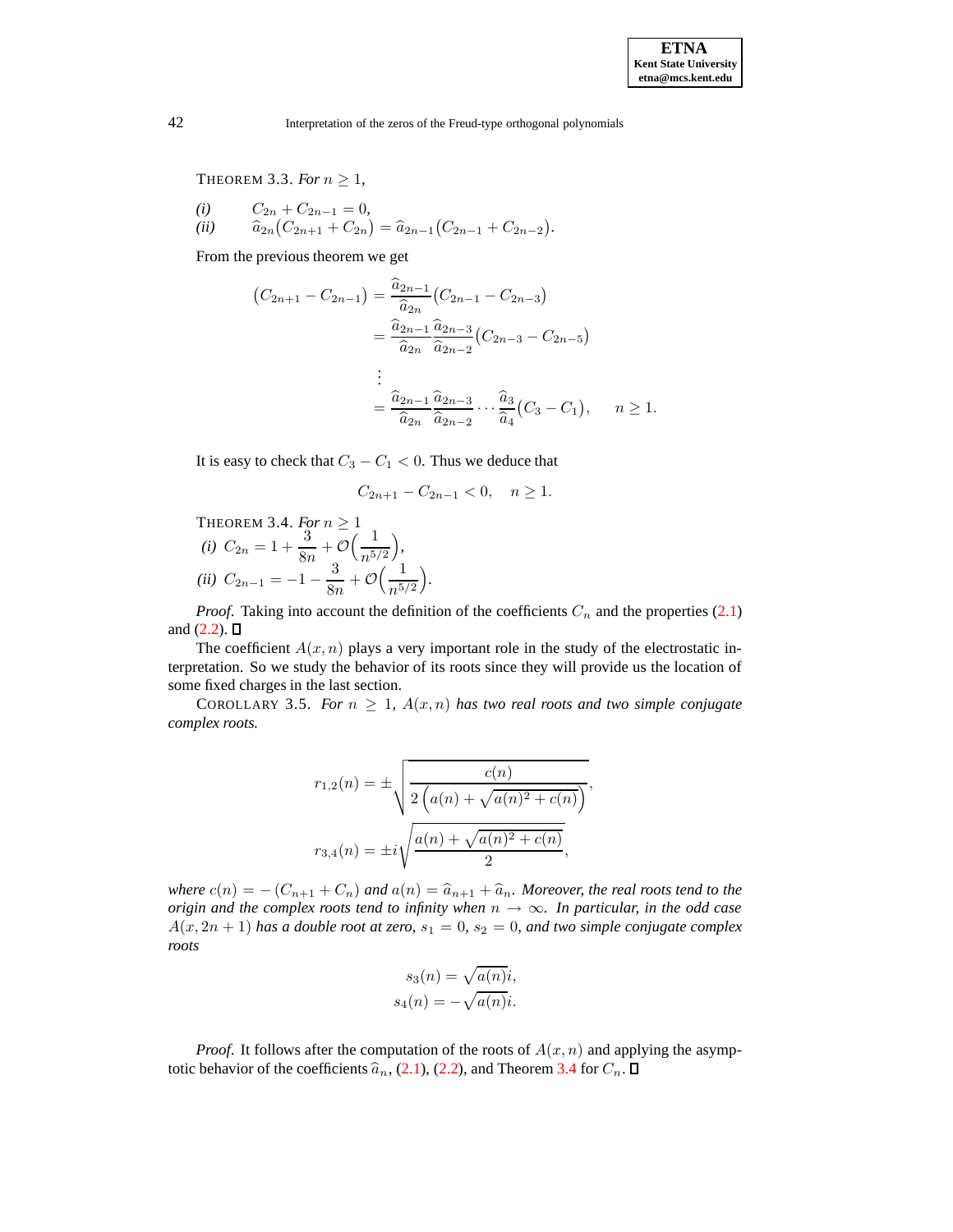#### <span id="page-6-0"></span>A. Garrido, J. Arvesú, and F. Marcellán<sup> 43</sup>

**3.2. Raising operator .** Using the TTRR and substituting it at the lowering operator then the raising operator for the orthogonal polynomials  $\hat{p}_n$  is deduced.

THEOREM 3.6.  $\widehat{p}_n(x)$  *satisfies* 

$$
\[x^2\frac{d}{dx} - \frac{A(x,n)}{\widehat{a}_n}x + B(x,n)\]\widehat{p}_n(x) = \frac{-A(x,n)}{\widehat{a}_n}\widehat{p}_{n+1}(x).
$$

*Proof*. From the TTRR we get

$$
\widehat{p}_{n-1}(x) = \frac{x}{\widehat{a}_n} \widehat{p}_n(x) - \frac{1}{\widehat{a}_n} \widehat{p}_{n+1}(x).
$$

Substituting in the expression of the lowering operator

$$
x^{2}\widehat{p}_{n}'(x) = A(x,n) \left[ \frac{x}{\widehat{a}_{n}} \widehat{p}_{n}(x) - \frac{1}{\widehat{a}_{n}} \widehat{p}_{n+1}(x) \right] - B(x,n)\widehat{p}_{n}(x).
$$

Thus our statement follows.  $\square$ 

We will denote  $L_2(x, n)$  the raising operator, i.e.

$$
L_2(x,n) = \left[ x^2 \frac{d}{dx} - \frac{A(x,n)}{\widehat{a}_n} x + B(x,n) \right].
$$

**4. Second-order linear differential equation.** Combining raising and lowering operators we obtain a second order linear differential equation which is the key in order to give the electrostatic interpretation for the zero distribution of  $\hat{p}_n$ . It is worth pointing out the role of the lowering operator since the coefficient  $A(x, n)$  is involved in the second order linear differential equation.

THEOREM 4.1.  $\widehat{p}_n(x)$  *satisfies the following second order differential equation* 

$$
M(x,n)\widehat{p}_n''(x) + N(x,n)\widehat{p}_n'(x) + R(x,n)\widehat{p}_n(x) = 0, \qquad n \ge 0,
$$

*where*

$$
M(x, n) = x^{4} A(x, n),
$$
  
\n
$$
N(x, n) = -x^{4} A'(x, n) + A(x, n) [2x^{3} - 4x^{7}],
$$

<span id="page-6-1"></span>*and*  $R(x, n)$  *can be explicitly given in terms of*  $A(x, n)$  *and*  $B(x, n)$  *(see* [\(4.3\)](#page-7-0)). *Proof.* Applying the lowering operator [\(3.2\)](#page-4-0) to  $\hat{p}_n(x)$ 

(4.1) 
$$
\left[x^2 \frac{d}{dx} + B(x, n)\right] \widehat{p}_n(x) = A(x, n)\widehat{p}_{n-1}(x),
$$

and the raising operator, see Theorem [3.6,](#page-6-0) for  $n - 1$  to  $\hat{p}_{n-1}(x)$  one gets

$$
\[x^2 \frac{d}{dx} - \frac{A(x, n-1)}{\widehat{a}_{n-1}} x + B(x, n-1)\]\widehat{p}_{n-1}(x) = \frac{-A(x, n-1)}{\widehat{a}_{n-1}} \widehat{p}_n(x).
$$

From  $(i)$  in Lemma [3.2](#page-4-1) we get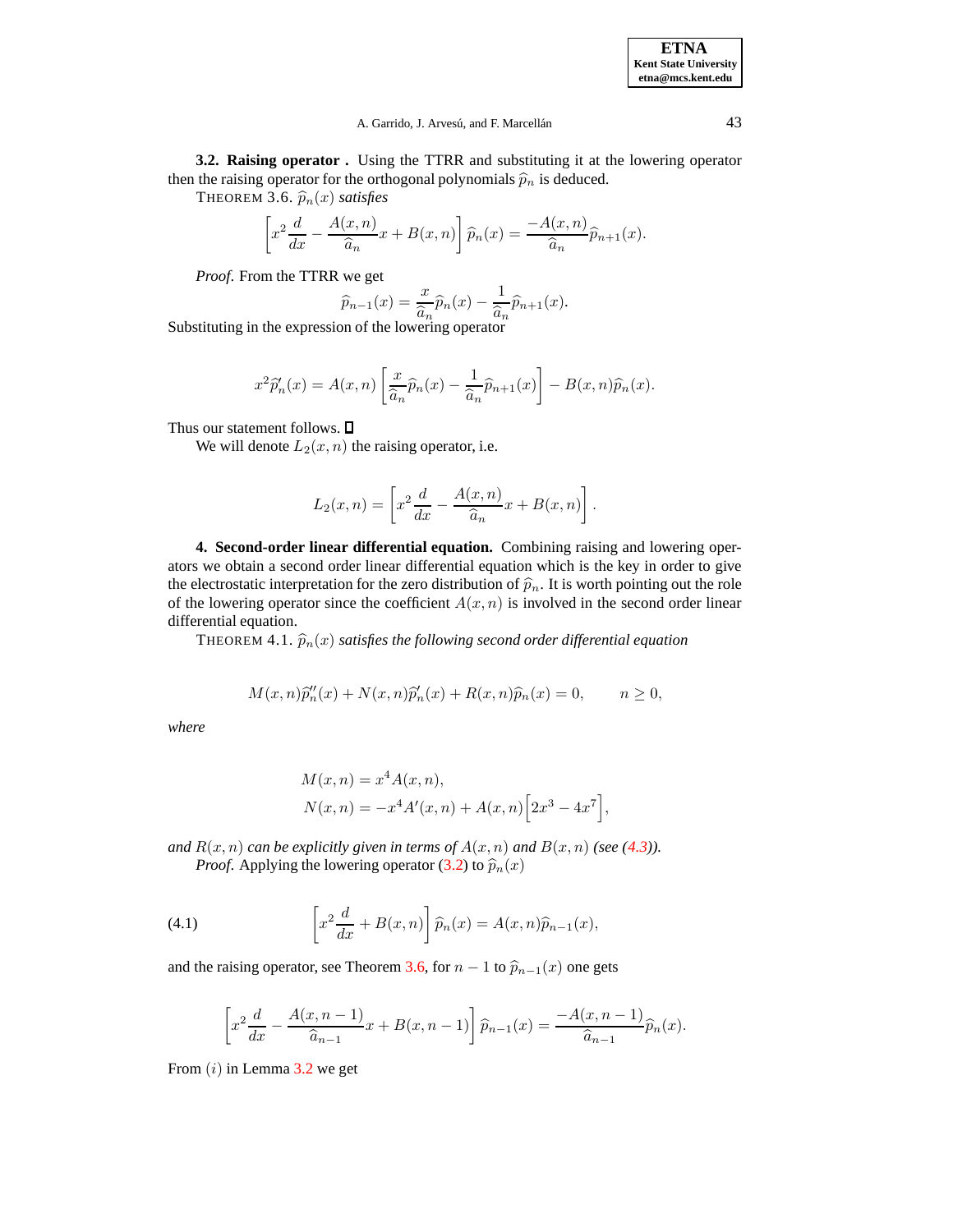(4.2) 
$$
\left[x^2 \frac{d}{dx} - 4x^5 - B(x, n)\right] \hat{p}_{n-1}(x) = \frac{-A(x, n-1)}{\hat{a}_{n-1}} \hat{p}_n(x).
$$

Thus from [\(4.1\)](#page-6-1)

$$
\frac{1}{A(x,n)} \left[ x^2 \hat{p}'_n(x) + B(x,n) \hat{p}_n(x) \right] = \hat{p}_{n-1}(x).
$$

Applying [\(4.2\)](#page-7-1) in both hand sides of the previous expression, we get

$$
x^{2}\Big[-\frac{A'(x,n)}{A^{2}(x,n)}\big(x^{2}\hat{p}'_{n}(x)+B(x,n)\hat{p}_{n}(x)\big) + \frac{1}{A(x,n)}\big(x^{2}\hat{p}''_{n}(x)+(2x+B(x,n))\hat{p}'_{n}(x)+B(x,n)\hat{p}_{n}(x)\big)\Big] - \frac{4x^{5}+B(x,n)}{A(x,n)}\big(x^{2}\hat{p}'_{n}(x)+B(x,n)\hat{p}_{n}(x)\big) = -\frac{A(x,n-1)}{\hat{a}_{n-1}}\hat{p}_{n}(x).
$$

<span id="page-7-0"></span>Our statement follows from

$$
(4.3) \quad R(x,n) = A(x,n) \left[ B'(x,n)x^2 - 4x^5 + \frac{A(x,n-1)A(x,n)}{\hat{a}_{n-1}} \right] - A'(x,n)B(x,n)x^2.
$$

 $\Box$ 

**5. Electrostatic interpretation.** In this section we propose an electrostatic model in the presence of a varying external potential from the second order linear differential equation deduced in the previous section. We will study the asymptotic behavior of the position of the movable constant charges involved in the external field. As we have shown in section 2 odd Freud-type orthogonal polynomials coincide with the Freud polynomials of odd degree. Thus the electrostatic interpretation for these polynomials comes from the electrostatics for Freud polynomials. We denote  $\{x_{n,k}\}_{1\leq k\leq n}$  the zeros of  $\widehat{p}_n(x)$ . Evaluating the second-order differential equation at  $x_{n,k}$ 

$$
M(x_{n,k}, n)\hat{p}_{n}''(x_{n,k}) + N(x_{n,k}, n)\hat{p}_{n}'(x_{n,k}) = 0, \quad 1 \le k \le n.
$$

Then

<span id="page-7-2"></span>(5.1) 
$$
\frac{\widehat{p}_n''(x_{n,k})}{\widehat{p}_n'(x_{n,k})} = -\frac{N(x_{n,k}, n)}{M(x_{n,k}, n)} = \frac{A'(x_{n,k}, n)}{A(x_{n,k}, n)} - \frac{2}{x_{n,k}} + 4x_{n,k}^3, \quad 1 \le k \le n.
$$

We must point out that  $A(x_{2n,k}, 2n) \neq 0$ . Otherwise, from [\(3.1\)](#page-3-2) we get  $\hat{p}'_{2n}(x_{2n,k}) = 0$ , which is a contradiction because the zeros of the polynomials are simple. In the odd case, apparently it can be thought that we divide by zero because zero is a root of  $\hat{p}_{2n+1}(x)$  but the equation [\(5.1\)](#page-7-2) can be modified so that such a pathology does not appear.

Applying the following property (see [\[7\]](#page-10-6) and [\[12\]](#page-10-2))

$$
\frac{\widehat{p}''_n(x_{n,k})}{\widehat{p}'_n(x_{n,k})} = -2 \sum_{j=1, j\neq k}^n \frac{1}{x_{n,j}-x_{n,k}},
$$

<span id="page-7-1"></span>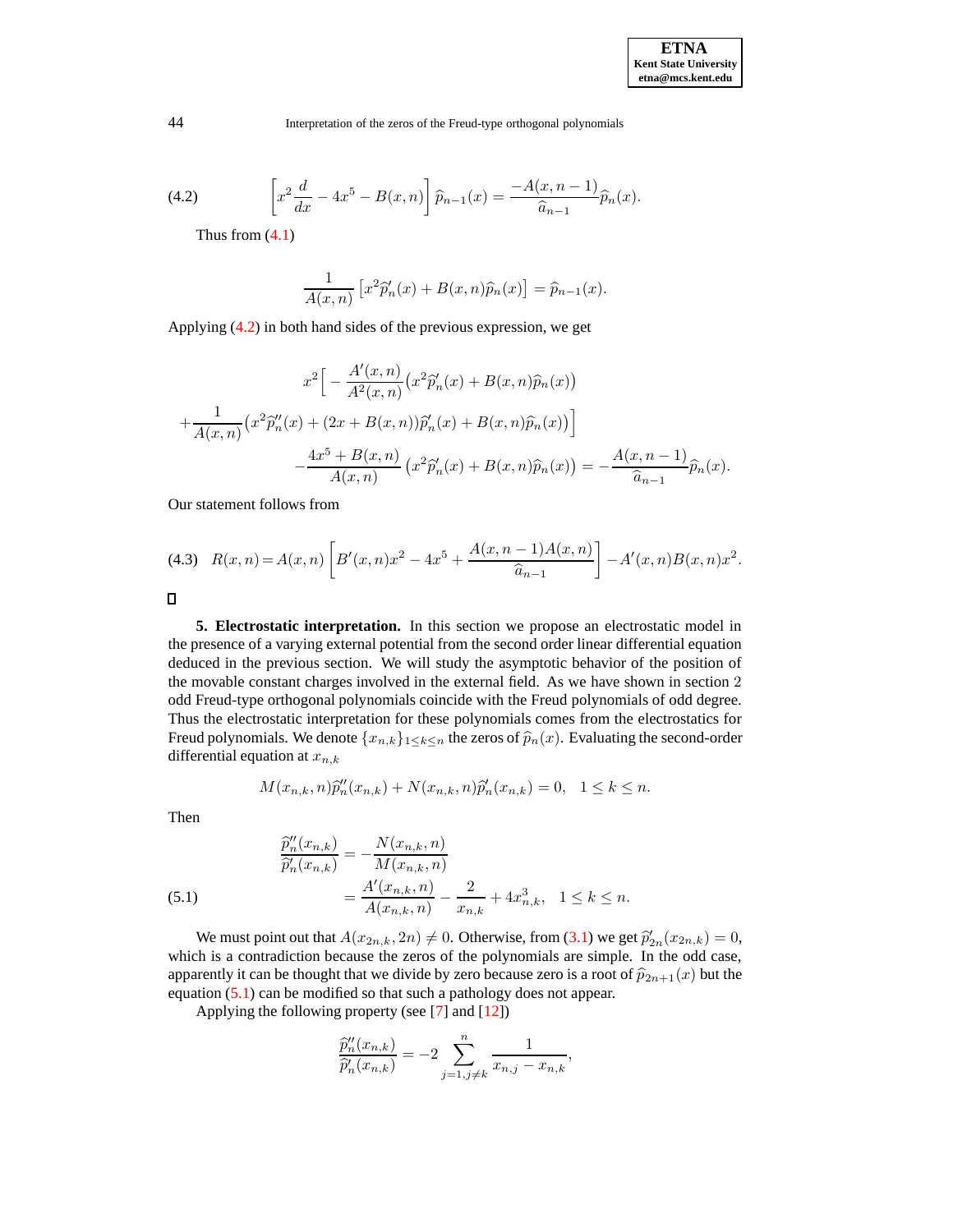#### A. Garrido, J. Arvesú, and F. Marcellán<sup> 45</sup>

<span id="page-8-1"></span>the system  $(5.1)$  becomes

$$
(5.2) \qquad \sum_{j=1,j\neq k}^{n} \frac{1}{x_{n,j} - x_{n,k}} + \frac{A'(x_{n,k}, n)}{2A(x_{n,k}, n)} - \frac{1}{x_{n,k}} + 2x_{n,k}^3 = 0, \qquad 1 \le k \le n.
$$

The total external potential  $V(x)$  is the sum of two kinds of potentials, one independent of the number n of charges  $v(x) = x^4/2$ , and the other one depending on n (varying external potential)  $\frac{1}{2} \ln |\cdot|$  $A(x, n)$  $\frac{x, n_j}{x^2}$ . They correspond to the long and short range interactions, respectively (see [\[7\]](#page-10-6) for more details). Thus

<span id="page-8-0"></span>(5.3) 
$$
V(x) = \frac{x^4}{2} + \frac{1}{2} \ln \left| \frac{A(x, n)}{x} \right|
$$

$$
= \frac{x^4}{2} + \frac{1}{2} \ln \left| x - r_1(n) \right| + \frac{1}{2} \ln \left| x - r_2(n) \right|
$$

$$
+ \frac{1}{2} \ln \left| x - r_3(n) \right| + \frac{1}{2} \ln \left| x - r_4(n) \right| - \ln \left| x \right|, \quad x \in \mathbb{R} \setminus \{0\}.
$$

We consider the potential energy at x of a point charge q located at t is  $-q \ln |x - t|$ . Let introduce the following electrostatic model:

> *Consider the system of* n *movable positive unit charges at* n *distinct points*  ${x_{n,i}}_{i=1}^n$  *of the real line in the presence of the total external potential*  $V(x)$ .

Notice that from [\(5.3\)](#page-8-0) we can deduce that the roots of  $A(x, n)$  give us the position (depending on  $n$ ) of four fixed charges. Then the external field is generated by a fixed charge  $+1$  at the origin –due to a perturbation of the weight function– plus four fixed charges of magnitude  $-1/2$ ; two of them located at the real positions  $r_1(n)$ ,  $r_2(n)$ , and the remaining ones at the complex positions  $r_3(n)$  and  $r_4(n)$  (see Corollary [3.5\)](#page-5-1). When n tends to infinity  $r_1(n)$  and  $r_2(n)$  tend to the origin, consequently, they will be cancelled with the charge  $+1$ at the origin, recovering the classical electrostatic interpretation in the limit. In the odd case, we know  $A(x, 2n - 1)$  is reduced because of Theorem [3.3.](#page-5-2) From Corollary [3.5](#page-5-1) we get the external field is generated by two fixed charges at complex points,  $s_3(n)$ ,  $s_4(n)$ . It is worthy of pointing out the charge −1 from the varying external potential at the origin and the charge +1 because of the mass point at the origin are cancelled each other. For that reason the zero of  $\hat{p}_n(x)$  will be located at the origin. Again this case coincides with the classical electrostatic interpretation.

<span id="page-8-2"></span>We denote  $\mathbf{x} = (x_{n,1}, x_{n,2}, ..., x_{n,n})$ . The total energy of the system is

(5.4) 
$$
E(\mathbf{x}) = \sum_{k=1}^{n} V(x_{n,k}) - \sum_{1 \leq j < k \leq n} \ln |x_{n,j} - x_{n,k}|.
$$

Notice that [\(5.2\)](#page-8-1) is the derivative of the above energy function. This means the zeros of the Freud-type orthogonal polynomials are critical points of the energy function. These critical points could represent local or global equilibria. From the physical point of view, these kind of possibilities could correspond to the stable or unstable equilibrium situations. We understand the equilibrium as the zero gradient of the total energy of the system. By stable equilibrium we mean the existence of a global minimum of the total energy. Nevertheless, the study of the stability for the equilibrium configuration (global minimum), if any, requires a deeper discussion, which we will omit here. Despite this fact, we partially solve this question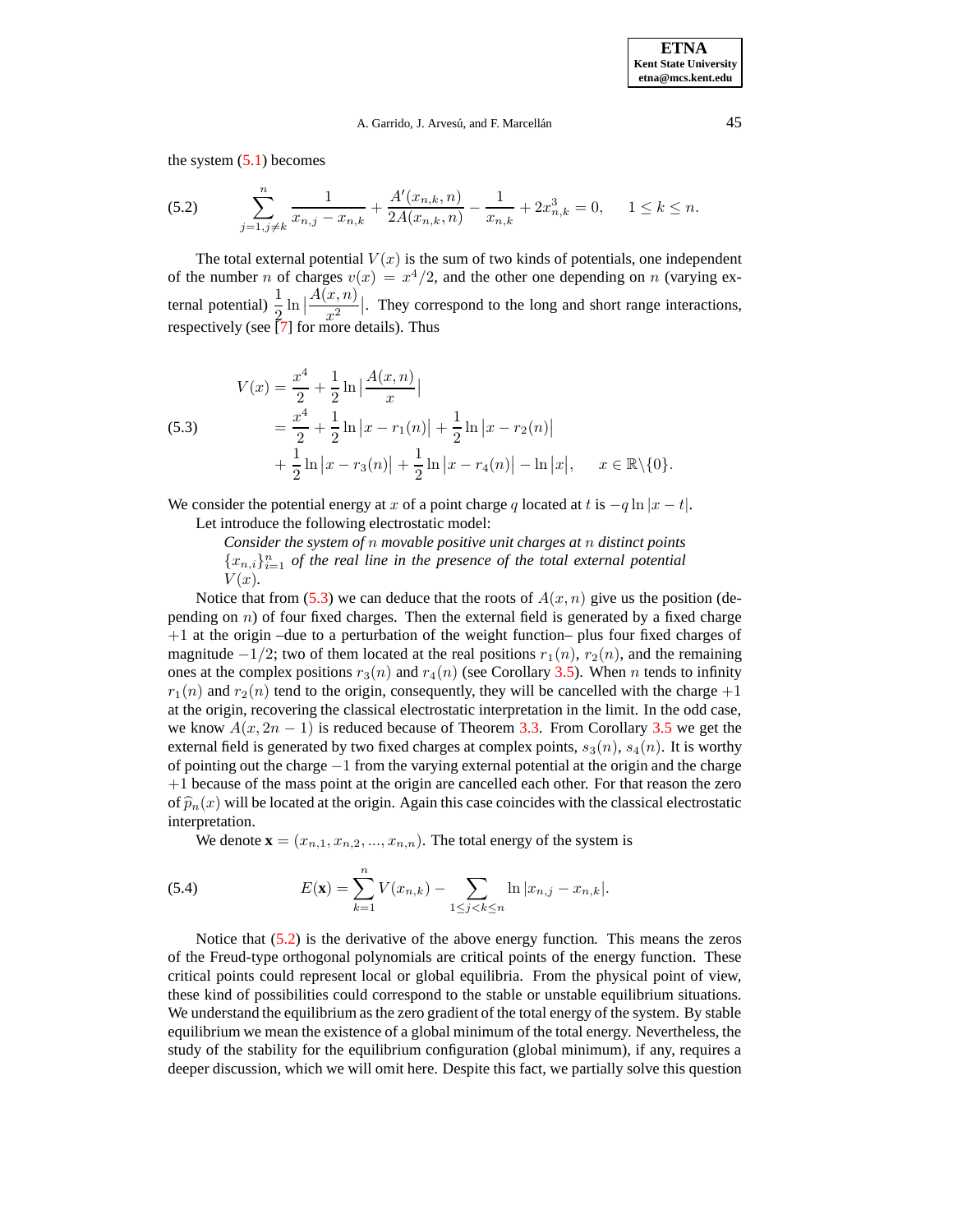**ETNA Kent State University etna@mcs.kent.edu**

46 Interpretation of the zeros of the Freud-type orthogonal polynomials

focusing in the study of the local minima of the energy function [\(5.4\)](#page-8-2). For this purpose, we consider the Hessian matrix

$$
H = (h_{i,j}), \quad h_{i,j} = \frac{\partial^2 E}{\partial x_i \partial x_j},
$$

and deduce when  $E(\mathbf{x})$  has local minima at the zeros of the polynomials  $\hat{p}_n(x)$ . Indeed, taking into account

$$
h_{k,l} = \begin{cases} \frac{1}{2} \frac{\partial}{\partial x_{n,k}} \left( \frac{A'(x_{n,k}, n)}{A(x_{n,k}, n)} \right) + \frac{1}{x_{n,k}^2} + 6x_{n,k}^2 + \sum_{j=1, j \neq k}^n \frac{1}{(x_{n,j} - x_{n,k})^2}, & \text{if } k = l, \\ -\frac{1}{(x_{n,l} - x_{n,k})^2}, & \text{if } k \neq l, \end{cases}
$$

the Hessian matrix is real and symmetric. If the Hessian matrix is strictly diagonally dominant and its diagonal terms are positive, then, by corollary  $(7.2.3)$  [\[5\]](#page-10-10),  $H$  is be positive definite. In this case, we will have conditions that guarantee that the equilibrium position of the proposed system will be reached at the zeros of  $\hat{p}_n(x)$ . Thus, we need to guarantee the following function to be positive

$$
\frac{1}{2}\frac{\partial}{\partial x_{n,k}}\left(\frac{A'(x_{n,k},n)}{A(x_{n,k},n)}\right) + \frac{1}{x_{n,k}^2} + 6x_{n,k}^2, \quad 1 \le k \le n.
$$

So we study the function

$$
f(x,n) = \frac{1}{2} \frac{\partial}{\partial x} \left( \frac{A'(x,n)}{A(x,n)} \right) + \frac{1}{x^2} + 6x^2
$$
  
= 
$$
\frac{96x^{12} + 192a(n)x^{10} + [96a(n)^2 - 48c(n) - 16]x^8}{[4x^4 + 4a(n)x^2 - c(n)]^2 x^2}
$$
  
+ 
$$
\frac{[16a(n) - 48a(n)c(n)]x^6 + [-32c(n) + 6c(n)^2]x^4}{[4x^4 + 4a(n)x^2 - c(n)]^2 x^2}
$$
  
- 
$$
\frac{12a(n)c(n)x^2 - c(n)^2}{[4x^4 + 4a(n)x^2 - c(n)]^2 x^2}.
$$

For *n* sufficiently large and using the expressions  $(2.1)$ ,  $(2.2)$  and Theorem [3.4](#page-5-0) we conclude

$$
f(x,n) \sim \frac{6x^6 + 12a(n)x^4 + [6a(n)^2 - 1]x^2 + a(n)}{[x^2 + a(n)]^2}.
$$

Thus, for every *n* we can find a  $\lambda$  such that the above Hessian matrix is positive definite. Therefore the electrostatic equilibrium position in the presence of the external field is obtained at the zeros  $\{x_{n,i}\}_{i=1}^n$  of the Freud-type orthogonal polynomial  $\hat{p}_n(x)$ , provided that the particle interaction obeys a logarithmic potential. Otherwise we cannot assert that the total energy achieves its local minimum (hence, yielding a stable electrostatic equilibrium) at the zeros of the orthogonal polynomials. In this sense a further study is needed. For such a purpose an estimate of  $n$  is demanded.

Acknowledgments. The research of J. Arvesú and F. Marcellan was partially supported by Ministerio de Ciencia y Tecnología of Spain under grant BFM2003-06335-C03-02. The authors thank Prof. A. Martínez-Finkelshtein for some helpful discussions on the preparation of this manuscript.